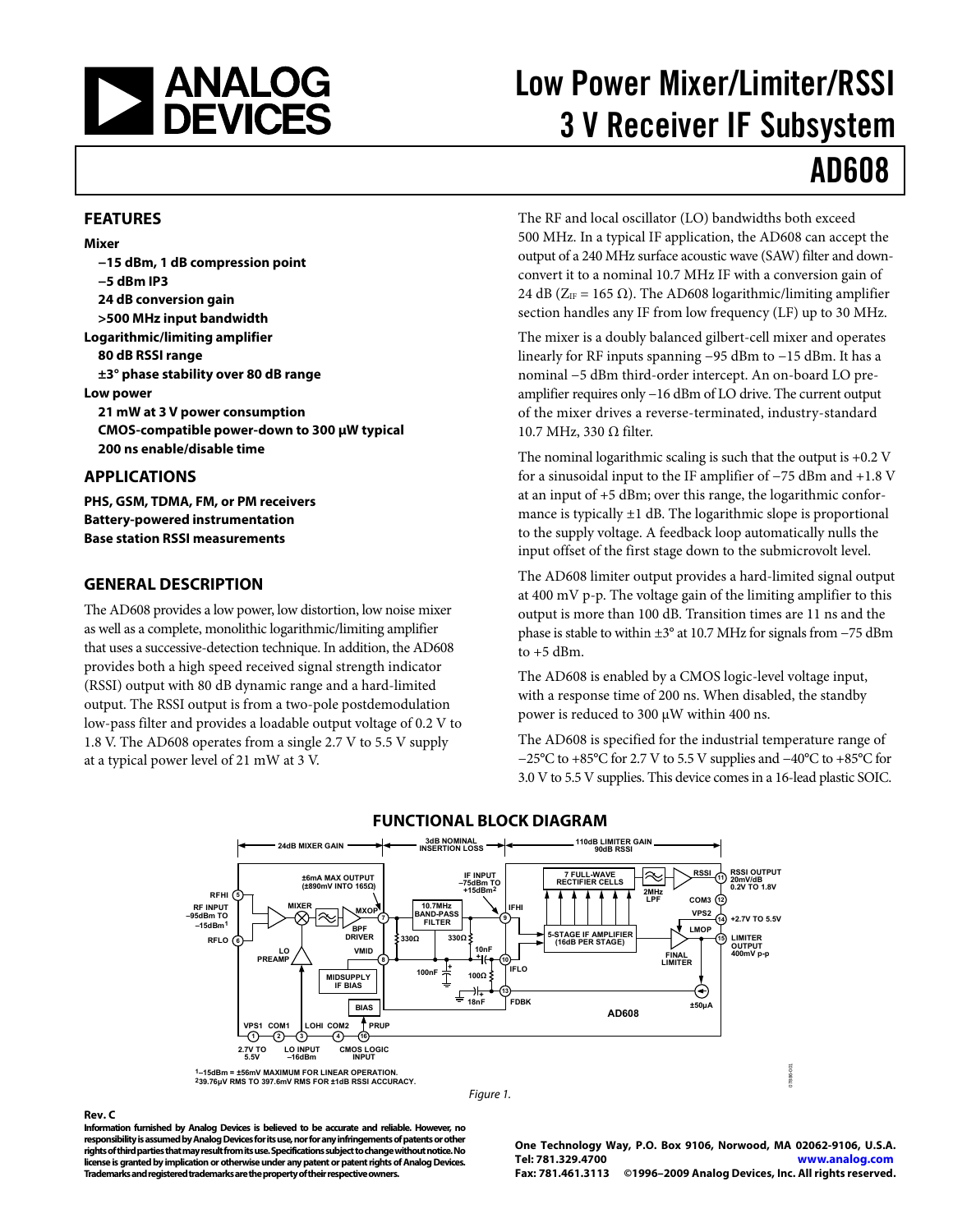# <span id="page-1-0"></span>**TABLE OF CONTENTS**

### **REVISION HISTORY**

| $2/09$ —Rev. B to Rev. C                                  |  |
|-----------------------------------------------------------|--|
|                                                           |  |
|                                                           |  |
|                                                           |  |
| Changes to DC Level Parameter, Operating Range Parameter, |  |
|                                                           |  |
|                                                           |  |
|                                                           |  |
|                                                           |  |
|                                                           |  |
|                                                           |  |
|                                                           |  |
|                                                           |  |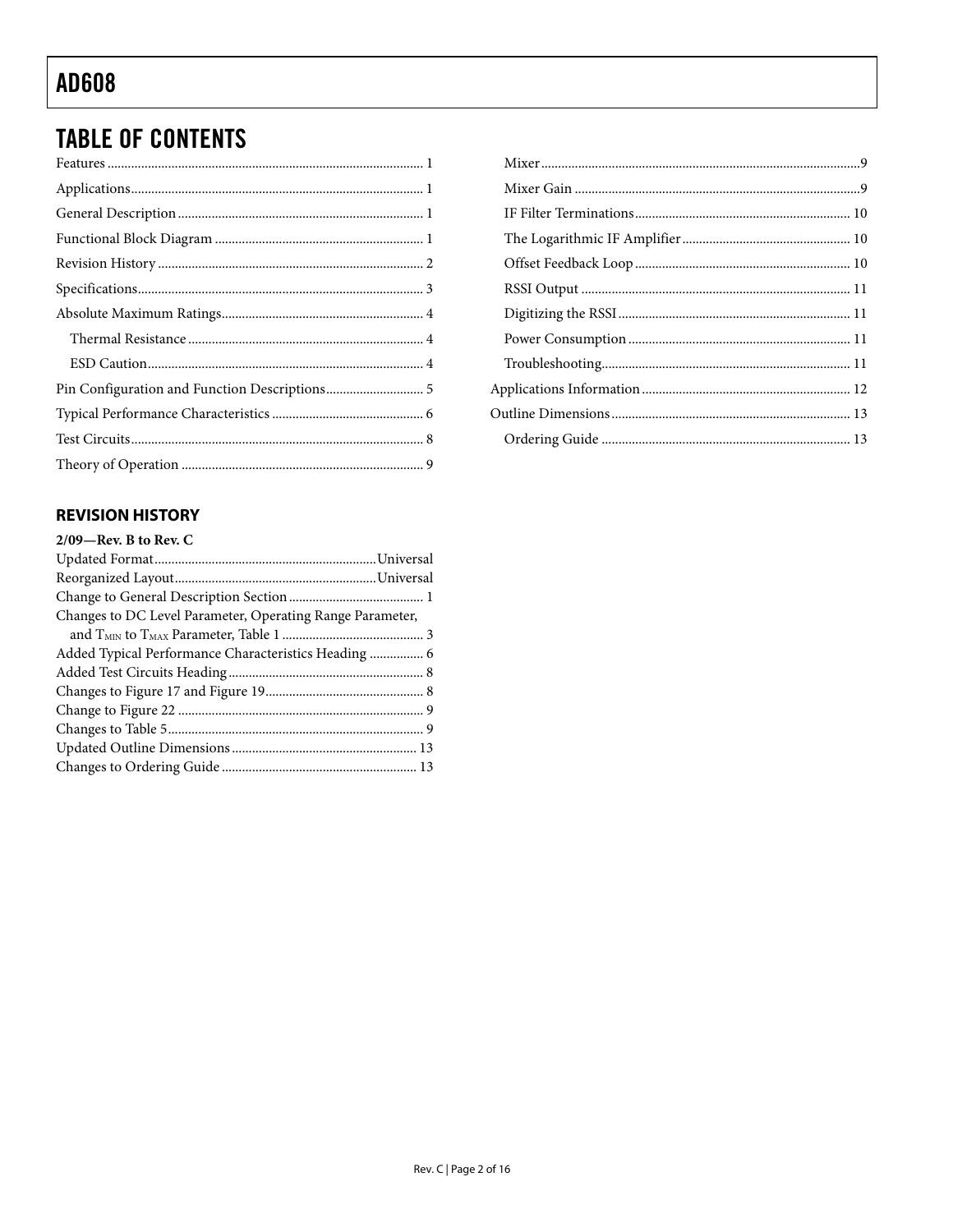### <span id="page-2-0"></span>**SPECIFICATIONS**

T<sub>A</sub> = 25°C, supply = 3 V, dBm is referred to 50 Ω, unless otherwise noted.

### **Table 1.**

| Conditions <sup>1</sup><br>Min<br><b>Parameter</b> |                                                                         |       |                | <b>Max</b> | Unit              |
|----------------------------------------------------|-------------------------------------------------------------------------|-------|----------------|------------|-------------------|
| <b>MIXER PERFORMANCE</b>                           |                                                                         |       |                |            |                   |
| RF and LO Frequency Range                          |                                                                         |       |                |            | <b>MHz</b>        |
| LO Power                                           | Input terminated in 50 $\Omega$                                         |       | $-16$          |            | dBm               |
| <b>Conversion Gain</b>                             | Driving doubly terminated 330 $\Omega$ IF filter, $Z_{IF} = 165 \Omega$ |       | 24             | 28         | dB                |
| Noise Figure                                       | Matched input, $f_{RF} = 100$ MHz                                       |       | 11             |            | dB                |
|                                                    | Matched input, $f_{RF} = 240$ MHz                                       |       | 16             |            | dB                |
| 1 dB Compression Point                             | Input terminated in 50 $\Omega$                                         |       | $-15$          |            | dBm               |
| Third-Order Intercept                              | $f_{RF}$ = 240 MHz and 240.02 MHz, $f_{LO}$ = 229.3 MHz                 |       | $-5$           |            | dBm               |
| Input Resistance                                   | $f_{RF}$ = 100 MHz (see Table 5)                                        |       | 1.9            |            | $k\Omega$         |
| <b>Input Capacitance</b>                           | $f_{RF}$ = 100 MHz (see Table 5)                                        |       | 3              |            | pF                |
| <b>LIMITER PERFORMANCE</b>                         |                                                                         |       |                |            |                   |
| Gain                                               | Full temperature and supply range                                       |       | 110            |            | dB                |
| <b>Limiting Threshold</b>                          | 3° rms phase jitter at 10.7 MHz                                         |       | $-75$          |            | dBm               |
|                                                    | 280 kHz IF bandwidth                                                    |       |                |            |                   |
| Input Resistance                                   |                                                                         |       | 10             |            | $k\Omega$         |
| <b>Input Capacitance</b>                           |                                                                         |       | 3              |            | pF                |
| <b>Phase Variation</b>                             | -75 dBm to +5 dBm IF input signal at 10.7 MHz                           |       | ±3             |            | Degrees           |
| DC Level                                           | Center of output swing (VPOS - 1 V)                                     |       | $\overline{2}$ |            | V                 |
| Output Level                                       | Limiter output driving 5 $k\Omega$ load                                 |       | 400            |            | mV p-p            |
| <b>Rise and Fall Times</b>                         | Driving a 5 pF load                                                     |       | 11             |            | ns                |
| Output Impedance                                   |                                                                         |       | 200            |            | Ω                 |
| <b>RSSI PERFORMANCE</b>                            | At 10.7 MHz                                                             |       |                |            |                   |
| <b>Nominal Slope</b>                               | At VPOS = 3 V; proportional to VPOS                                     | 17.27 | 20             | 23.27      | mV/dB             |
| Nominal Intercept                                  |                                                                         |       | $-85$          |            | dBm               |
| Minimum RSSI Voltage                               | -75 dBm input signal                                                    |       | 0.2            |            | ٧                 |
| Maximum RSSI Voltage<br>+5 dBm input signal        |                                                                         |       | 1.8            |            | V                 |
| RSSI Voltage Intercept                             | 0 dBm input signal                                                      | 1.57  |                | 1.82       | ٧                 |
| Logarithmic Linearity Error                        | -75 dBm to +5 dBm input signal at IFHI                                  |       | ±1             |            | dB                |
| RSSI Response Time                                 | 90% RF to 50% RSSI                                                      |       | 200            |            | ns                |
| Output Impedance                                   | At midscale                                                             |       | 250            |            | Ω                 |
| POWER-DOWN INTERFACE                               |                                                                         |       |                |            |                   |
| Logic Threshold                                    | System active on logic high                                             |       | 1.5            |            | v                 |
| Input Current                                      | For logic high                                                          |       | 75             |            | mA                |
| Power-Up Response Time                             | Active limiter output                                                   |       | 200            |            | ns                |
| Power-Down Response Time                           | To 200 µA supply current                                                |       | 400            |            | ns                |
| Power-Down Current                                 |                                                                         |       | 100            |            | μA                |
| POWER SUPPLY                                       |                                                                         |       |                |            |                   |
| <b>Operating Range</b>                             | $-25^{\circ}$ C to +85 $^{\circ}$ C                                     | 2.7   |                | 5.5        | v                 |
|                                                    | $-40^{\circ}$ C to $+85^{\circ}$ C                                      | 3.0   |                | 5.5        | v                 |
| Powered Up Current                                 | $VPOS = 3V$                                                             |       | 7.3            |            | mA                |
| OPERATING TEMPERATURE                              |                                                                         |       |                |            |                   |
| <b>T<sub>MIN</sub></b> to T <sub>MAX</sub>         | $VPOS = 2.7 V to 5.5 V$                                                 | $-25$ |                | $+85$      | $^{\circ}{\sf C}$ |
|                                                    | $VPOS = 3.0 V to 5.5 V$                                                 | $-40$ |                | $+85$      | °C                |

<span id="page-2-1"></span><sup>1</sup> VPOS is used to refer collectively to the VPS1 and VPS2 pins.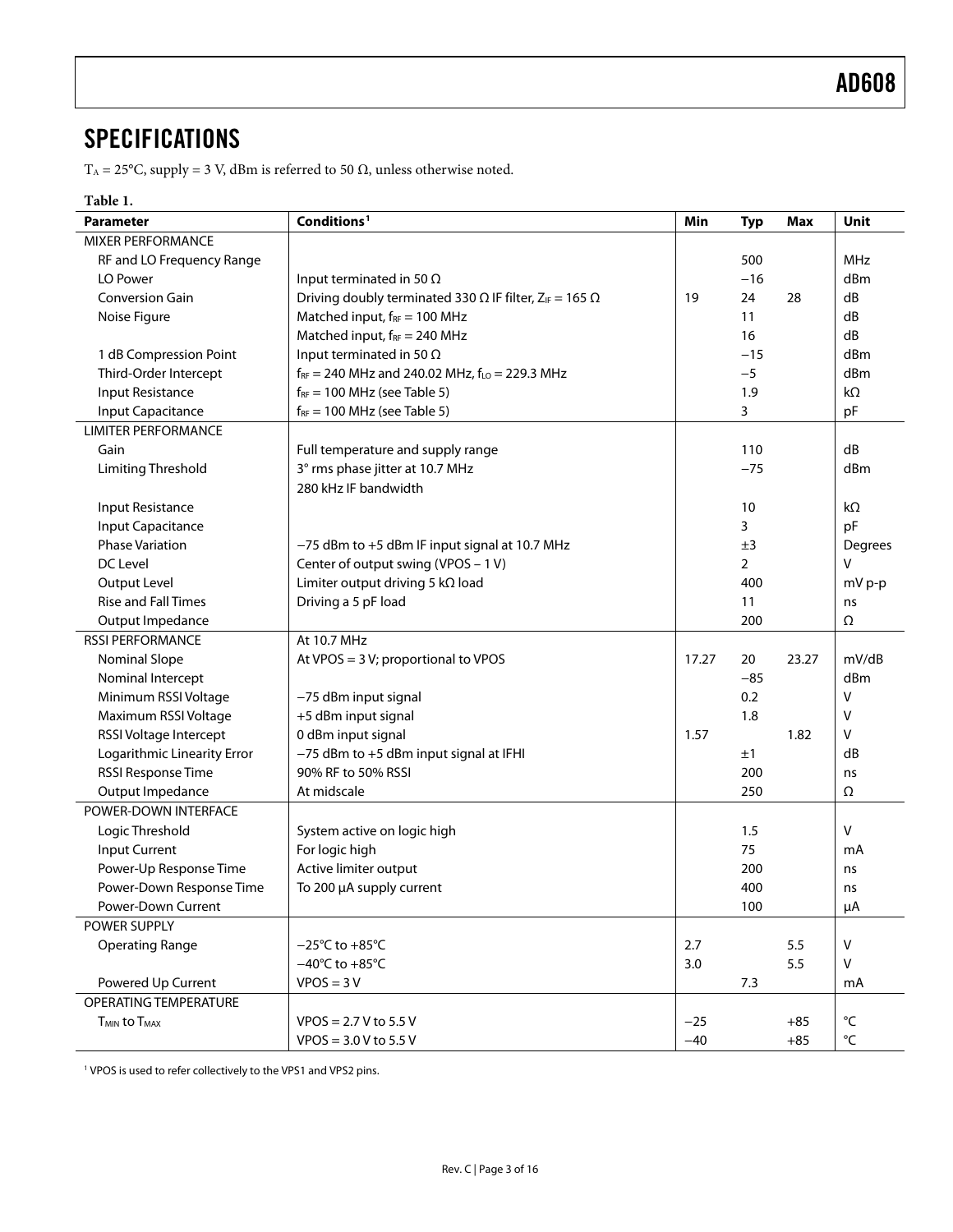## <span id="page-3-0"></span>ABSOLUTE MAXIMUM RATINGS

#### **Table 2.**

| <b>Parameter</b>                    | Rating                               |
|-------------------------------------|--------------------------------------|
| Supply Voltages VPS1, VPS2          | $+6V$                                |
| Internal Power Dissipation          | 600 mW                               |
| Temperature Range                   | $-40^{\circ}$ C to $+85^{\circ}$ C   |
| Storage Temperature Range           | $-65^{\circ}$ C to +150 $^{\circ}$ C |
| Lead Temperature (Soldering 60 sec) | 300 $\degree$ C                      |
|                                     |                                      |

Stresses above those listed under Absolute Maximum Ratings may cause permanent damage to the device. This is a stress rating only; functional operation of the device at these or any other conditions above those indicated in the operational section of this specification is not implied. Exposure to absolute maximum rating conditions for extended periods may affect device reliability.

### **THERMAL RESISTANCE**

 $\theta_{JA}$  is specified for the worst-case conditions, that is, a device soldered in a circuit board for surface-mount packages.

#### **Table 3.**

| Package Type | θ」A | Unit |
|--------------|-----|------|
| 16-Lead SOIC |     | °C/W |

### **ESD CAUTION**



ESD (electrostatic discharge) sensitive device. Charged devices and circuit boards can discharge without detection. Although this product features patented or proprietary protection circuitry, damage may occur on devices subjected to high energy ESD. Therefore, proper ESD precautions should be taken to avoid performance degradation or loss of functionality.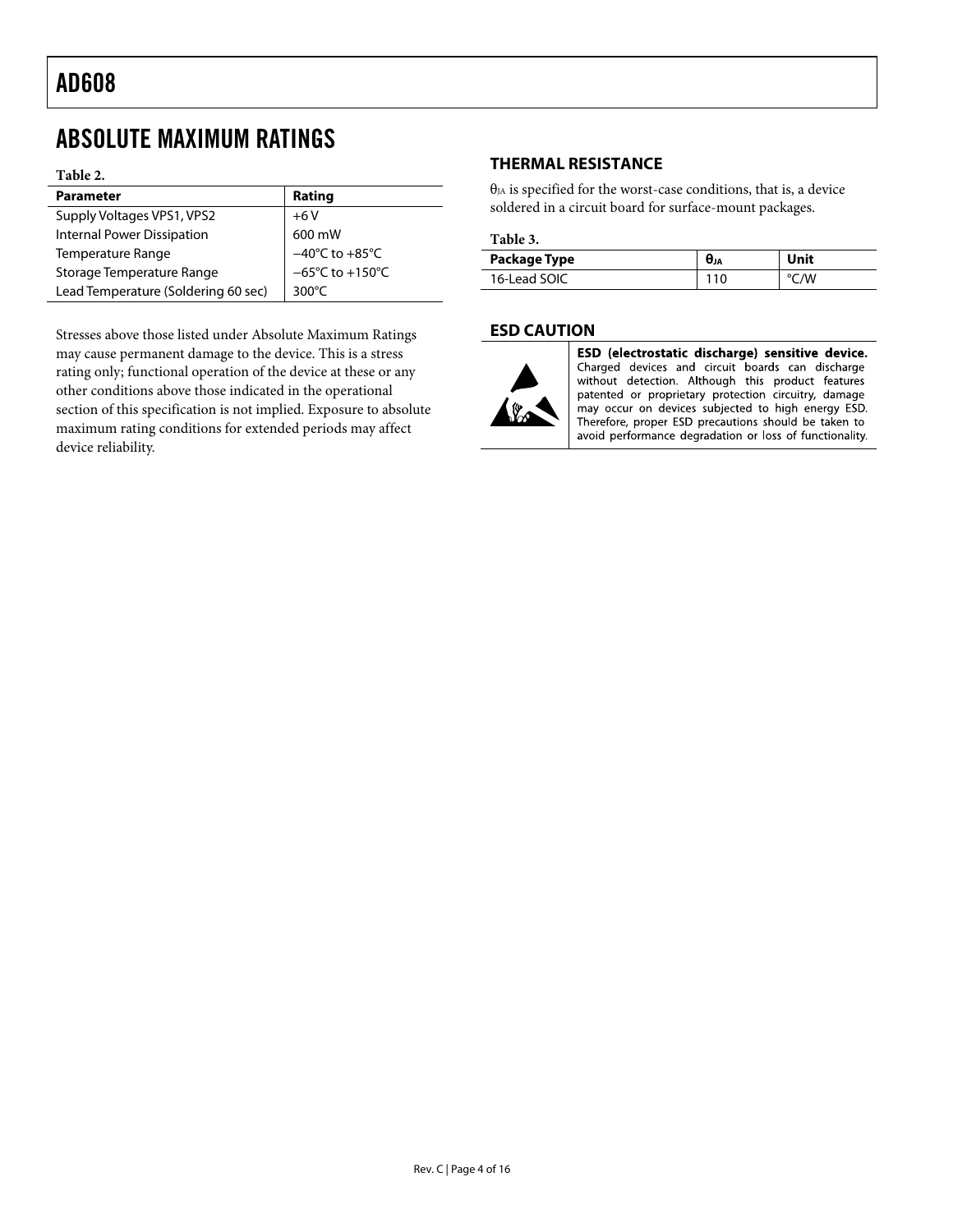## <span id="page-4-0"></span>PIN CONFIGURATION AND FUNCTION DESCRIPTIONS



Figure 2. Pin Configuration

| Pin No. | <b>Mnemonic</b>   | <b>Description</b>                        |
|---------|-------------------|-------------------------------------------|
|         | VPS1 <sup>1</sup> | Positive Supply Input                     |
| 2       | COM <sub>1</sub>  | Common                                    |
| 3       | <b>LOHI</b>       | Local Oscillator Input Connection         |
| 4       | COM <sub>2</sub>  | Common                                    |
| 5       | RFHI              | RF Input, Noninverting                    |
| 6       | <b>RFLO</b>       | RF Input, Inverting                       |
|         | <b>MXOP</b>       | Mixer Output                              |
| 8       | <b>VMID</b>       | <b>Midpoint Supply Bias Output</b>        |
| 9       | <b>IFHI</b>       | IF Input, Noninverting                    |
| 10      | <b>IFLO</b>       | IF Input, Inverting                       |
| 11      | <b>RSSI</b>       | Received Signal Strength Indicator Output |
| 12      | COM <sub>3</sub>  | <b>Output Common</b>                      |
| 13      | <b>FDBK</b>       | Offset-Null Feedback Loop Output          |
| 14      | VPS2 <sup>1</sup> | Limiter Positive Supply Input             |
| 15      | <b>LMOP</b>       | Limiter Output                            |
| 16      | <b>PRUP</b>       | Power-Up                                  |

**Table 4. Pin Function Descriptions** 

<sup>1</sup> VPOS is used to refer collectively to the VPS1 and VPS2 pins in this data sheet.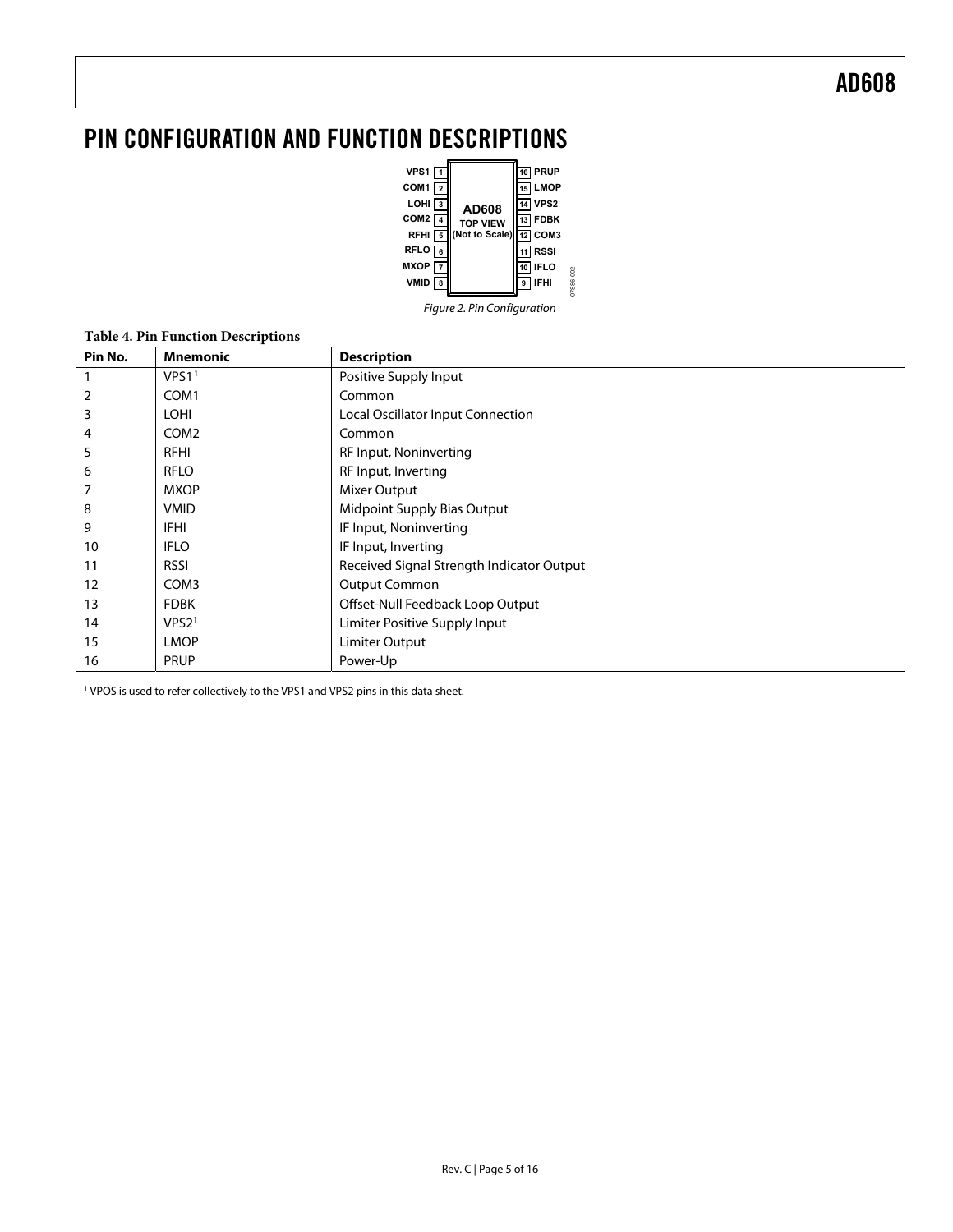### <span id="page-5-0"></span>TYPICAL PERFORMANCE CHARACTERISTICS



Figure 3. Mixer Conversion Gain vs. RF Frequency

<span id="page-5-2"></span>

<span id="page-5-3"></span>

<span id="page-5-4"></span><span id="page-5-1"></span>Figure 5. IF RSSI Output vs. Input Power at IFHI and Supply Voltage, Ambient Temperature (See [Figure 15](#page-7-1))









Figure 8. RSSI Power-Up Response (See [Figure 19](#page-7-1))

07886-007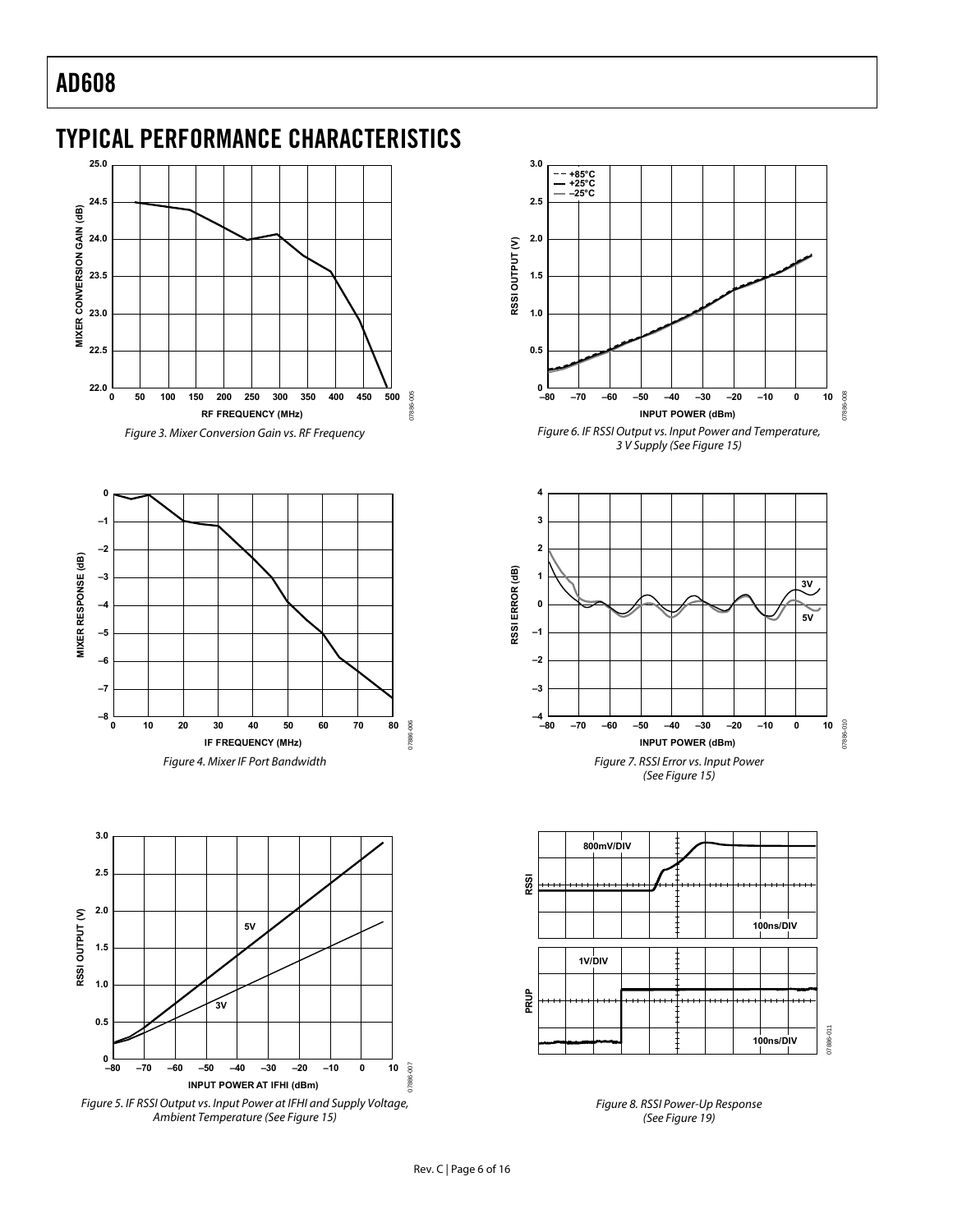



<span id="page-6-0"></span>



<span id="page-6-2"></span>

<span id="page-6-1"></span>Figure 11. Limiter Power-Up Response Time (See [Figure 17](#page-7-3))





Figure 13. Limiter RMS Jitter Performance vs. Input Power at IFHI (See [Figure 21](#page-7-3))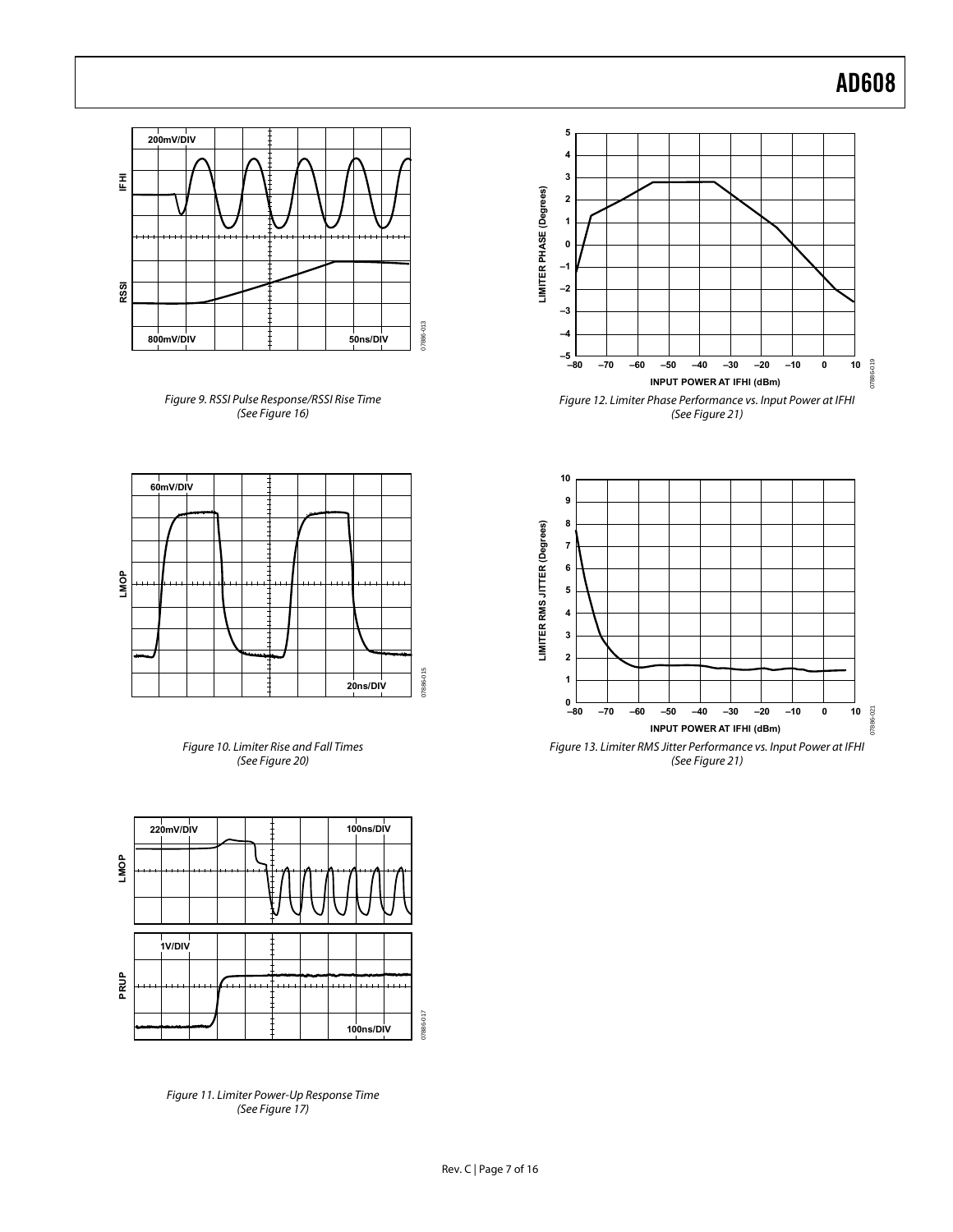<span id="page-7-0"></span>



<span id="page-7-1"></span>Figure 15. Test Circuit for IF RSSI Output vs. Input Power at IFHI and Supply Voltage, Ambient Temperature [\(Figure 5](#page-5-1)); IF RSSI Output vs. Input Power and Temperature, 3 V Supply ([Figure 6](#page-5-2)); and RSSI Error vs. Input Power ([Figure 7](#page-5-3))



Figure 16. Test Circuit for RSSI Pulse Response/RSSI Rise Time [\(Figure 9\)](#page-6-0)

<span id="page-7-2"></span>

<span id="page-7-3"></span>Figure 17. Test Circuit for Limiter Power-Up Response Time [\(Figure 11\)](#page-6-1)



Figure 18. Mixer Test Board Schematic



Figure 19. Test Circuit for RSSI Power-Up Response [\(Figure 8\)](#page-5-4)



Figure 20. Test Circuit for Limiter Rise and Fall Times [\(Figure 10\)](#page-6-2)



Figure 21. Test Circuit for Limiter Phase Performance vs. Input Power at IFHI [\(Figure 12\)](#page-6-0) and Limiter RMS Jitter Performance vs. Input Power at IFHI [\(Figure 13\)](#page-6-2)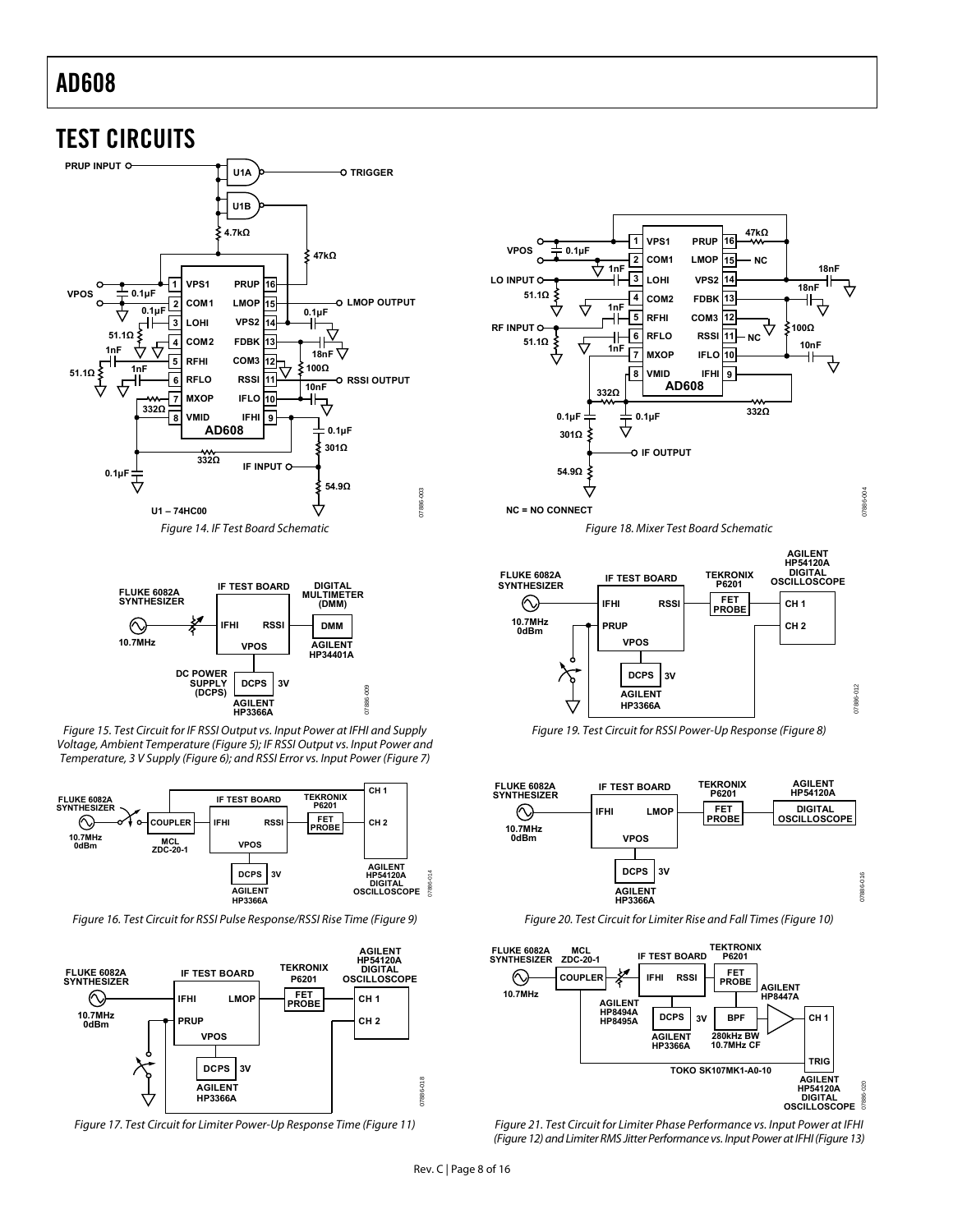### <span id="page-8-0"></span>THEORY OF OPERATION

The AD608 consists of a mixer followed by a logarithmic IF strip with RSSI and hard-limited outputs (see [Figure 22\)](#page-8-2).

### **MIXER**

The mixer is a doubly balanced, modified gilbert-cell mixer. Its maximum input level for linear operation is either ±56.2 mV, regardless of the impedance across the mixer inputs, or −15 dBm for a 50  $\Omega$  input termination. The input impedance of the mixer can be modeled as a simple parallel RC network; the resistance and capacitance values vs. frequency are listed in [Table 5](#page-8-1). The bandwidth from the RF input to the IF output at the MXOP pin is −1 dB at 30 MHz and then rapidly decreases as frequency increases (see [Figure 4\)](#page-5-3).

### **MIXER GAIN**

The conversion gain of the mixer is the product of its transconductance and the impedance seen at Pin MXOP. For a 330  $\Omega$ parallel-terminated filter at 10.7 MHz, the load impedance is 165 Ω, the gain is 24 dB, and the output is  $15.85 \times 56.2$  mV (or ±891 mV) centered on the midpoint of the supply voltage. For other load impedances, the expression for the gain in decibels is

 $G_{dB} = 20 \log_{10}(0.0961 R_L)$ 

where:

*GdB* is the gain in decibels.

*RL* is the load impedance at Pin MXOP.

The gain of the mixer can be increased or decreased by changing  $R<sub>L</sub>$ . The limitations on the gain are the  $\pm 6$  mA maximum output current at MXOP and the maximum allowable voltage swing at Pin MXOP, which is  $\pm 1.0$  V for a 3 V supply or 5 V supply.



Figure 22. Functional Block Diagram

<span id="page-8-1"></span>

| <b>Frequency (MHz)</b> | Resistance $(\Omega)$ | Capacitance (pF) |
|------------------------|-----------------------|------------------|
| 45                     | 2800                  | 3.1              |
| 70                     | 2600                  | 3.1              |
| 100                    | 1900                  | 3.0              |
| 200                    | 1200                  | 3.1              |
| 300                    | 760                   | 3.2              |
| 400                    | 520                   | 3.4              |
| 500                    | 330                   | 3.6              |

<span id="page-8-2"></span>**Table 5. Mixer Input Impedance vs. Frequency**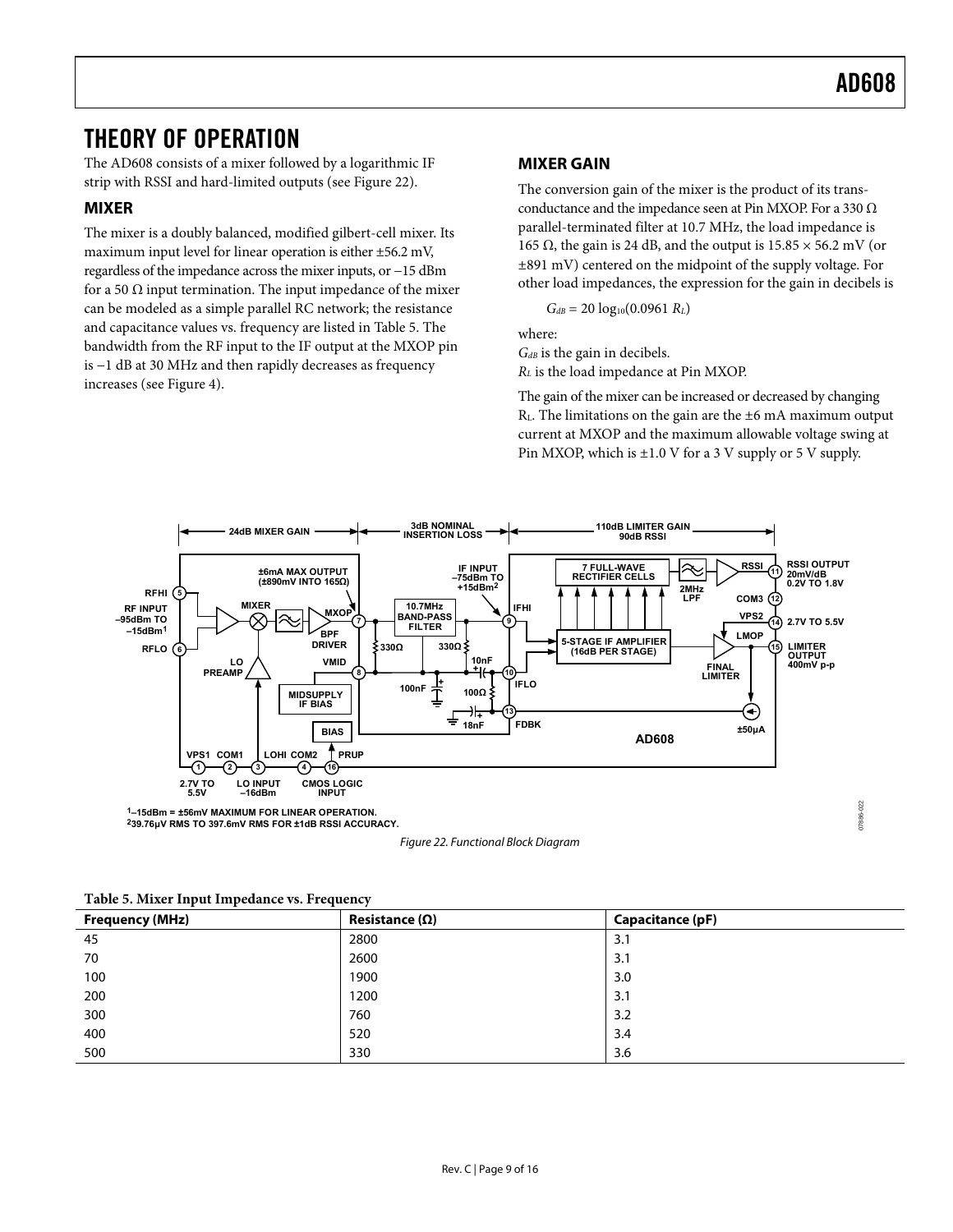### <span id="page-9-0"></span>**IF FILTER TERMINATIONS**

The AD608 was designed to drive a parallel-terminated 10.7 MHz band-pass filter (BPF) with a 330 Ω impedance. With a 330  $Ω$ parallel-terminated filter, Pin MXOP sees a 165 Ω termination, and the gain is nominally 24 dB. Other filter impedances and gains can be accommodated by either accepting an increase or decrease in gain in proportion to the filter impedance or by keeping the impedance seen by MXOP at a nominal 165  $\Omega$  (by using resistive dividers or matching networks). [Figure 23](#page-9-1) shows a simple resistive voltage divider for matching an assortment of filter impedances, and [Table 6](#page-9-2) lists component values.

### **THE LOGARITHMIC IF AMPLIFIER**

The logarithmic IF amplifier consists of five amplifier stages of 16 dB gain each, plus a final limiter. The IF bandwidth is 30 MHz (−1 dB), and the limiting gain is 110 dB. The phase skew is  $\pm 3^{\circ}$  from  $-75$  dBm to  $+5$  dBm (approximately 111  $\mu$ V p-p to 1.1 V p-p). The limiter output impedance is 200  $Ω$ , and the

limiter output drive is  $\pm 200$  mV (400 mV p-p) into a 5 kΩ load. In the absence of an input signal, the limiter output limits noise fluctuations, producing an output that continues to swing 400 mV p-p, but with random zero crossings.

### **OFFSET FEEDBACK LOOP**

Because the logarithmic amplifier is dc-coupled and has more than 110 dB of gain from the input to the limiter output, a dc offset at its input of even a few microvolts causes the output to saturate. Therefore, the AD608 uses a low frequency feedback loop to null the input offset. Referring to [Figure 23](#page-9-1), the loop consists of a current source driven by the limiter, which sends 50 μA current pulses to Pin FDBK. The pulses are low-pass filtered by a π-network consisting of C1, R4, and C5. The smoothed dc voltage that results is subtracted from the input to the IF amplifier at Pin IFLO. Because this is a high gain amplifier with a feedback loop, care should be taken in layout and component values to prevent oscillation. Recommended values for the common IFs of 450 kHz, 455 kHz, 6.5 MHz, and 10.7 MHz are listed in [Table 6](#page-9-2).



Figure 23. Applications Diagram for Common IFs and Filter Impedances

<span id="page-9-1"></span>

<span id="page-9-2"></span>

|             |                         | <b>Filter Termination Resistor</b><br>Values <sup>1</sup> for 24 dB of Mixer Gain |                |               | Offset-Null<br><b>Feedback Loop Values</b> |                |        |
|-------------|-------------------------|-----------------------------------------------------------------------------------|----------------|---------------|--------------------------------------------|----------------|--------|
| IF          | <b>Filter Impedance</b> | R <sub>1</sub>                                                                    | R <sub>2</sub> | R3            | R4                                         | C <sub>1</sub> | C5     |
| 450 $kHz^2$ | 1500 Ω                  | 174 $\Omega$                                                                      | 1330 Ω         | 1500 $\Omega$ | 1000 Ω                                     | 200 nF         | 100 nF |
| 455 kHz     | 1500 Ω                  | $174 \Omega$                                                                      | 1330 Ω         | $1500 \Omega$ | $1000 \Omega$                              | 200 nF         | 100 nF |
| 6.5 MHz     | $1000 \Omega$           | $178\,\Omega$                                                                     | $825 \Omega$   | $1000 \Omega$ | $100 \Omega$                               | 18nF           | 10nF   |
| 10.7 MHz    | 330 $\Omega$            | $330 \Omega$                                                                      | $0\Omega$      | $330 \Omega$  | $100 \Omega$                               | 18nF           | 10nF   |

 $^1$  Resistor values were calculated so that R1 + R2 = Z $_{\rm FLTER}$  and R1]|(R2 + Z $_{\rm FLTER}$ ) = 165 Ω.<br>2 Operation at IEs of 450 kHz and 455 kHz requires use of an external low-pass filter with at

<sup>2</sup> Operation at IFs of 450 kHz and 455 kHz requires use of an external low-pass filter with at least one pole at a cutoff frequency of 90 kHz (a decade below the ripple at 900 kHz).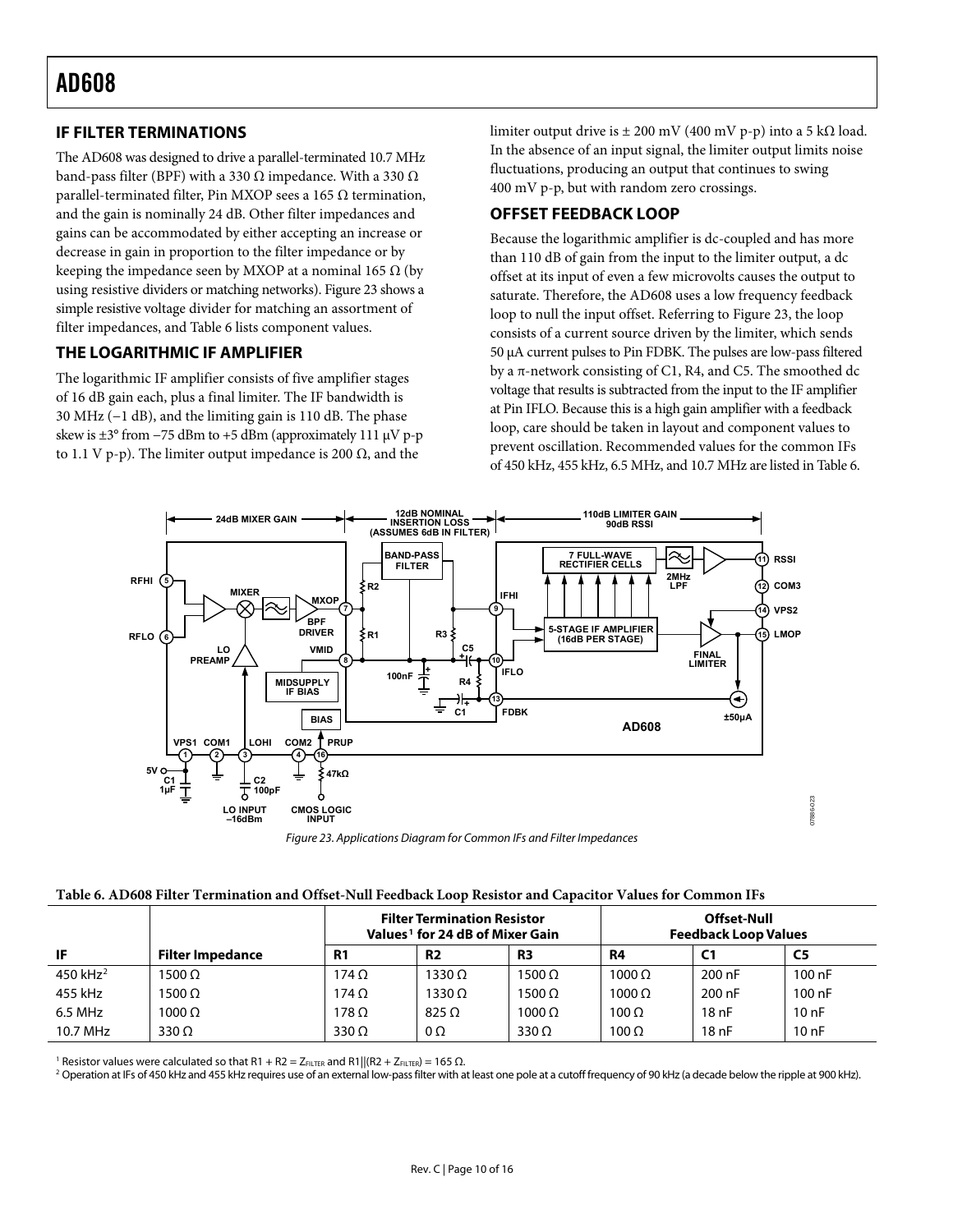### <span id="page-10-0"></span>**RSSI OUTPUT**

The logarithmic amplifier uses a successive-detection architecture. Each of the five stages has a full-wave detector; two additional high level detectors are driven by attenuators at the input to the limiting amplifiers, for a total of seven detector stages. Because each detector is a full-wave rectifier, the ripple component in the resulting dc is at twice the IF. The AD608 low-pass filter has a 2 MHz cutoff frequency, which is one decade below the 21.4 MHz ripple that results from a 10.7 MHz IF.

For operation at lower IFs, such as 450 kHz or 455 kHz, the AD608 requires an external low-pass filter with a single pole located at 90 kHz, a decade below the 900 kHz ripple frequency for these IFs. The RSSI range is from the noise level at approximately −80 dBm to overload at +15 dBm and is specified for ±1 dB accuracy from −75 dBm to +5 dBm. The +15 dBm maximum IF input is provided to accommodate band-pass filters of lower insertion loss than the nominal 4 dB for 10.7 MHz ceramic filters.

### **DIGITIZING THE RSSI**

In typical cellular radio applications, the RSSI output of the AD608 is digitized by an analog-to-digital converter (ADC). The RSSI output of the AD608 is proportional to the power supply voltage, which not only allows the ADC to use the

supply as a reference, but also causes the RSSI output and the ADC output to track over power supply variations, reducing system errors and component costs.

#### **POWER CONSUMPTION**

The total power supply current of the AD608 is a nominal 7.3 mA. The power is signal dependent, partly because the RSSI output increases (the current is increased by 200 μA at an RSSI output of +1.8 V), but mostly due to the IF consumption of the band-pass filter when driven to ±891 mV, assuming a 4 dB loss in this filter and a peak input of +5 dBm to the log-IF amp. In addition, the power is temperature dependent because the biasing system used in the AD608 is proportional to the absolute temperature (PTAT).

### **TROUBLESHOOTING**

The most common causes of problems with the AD608 are incorrect component values for the offset feedback loop, poor board layout, and pickup of radio frequency interference (RFI), which all cause the AD608 to lose the low end (typically below −65 dBm) of its RSSI output and cause the limiter to swing randomly. Both poor board layout and incorrect component values in the offset feedback loop can cause low level oscillations. Pickup of RFI can be caused by improper layout and shielding of the circuit.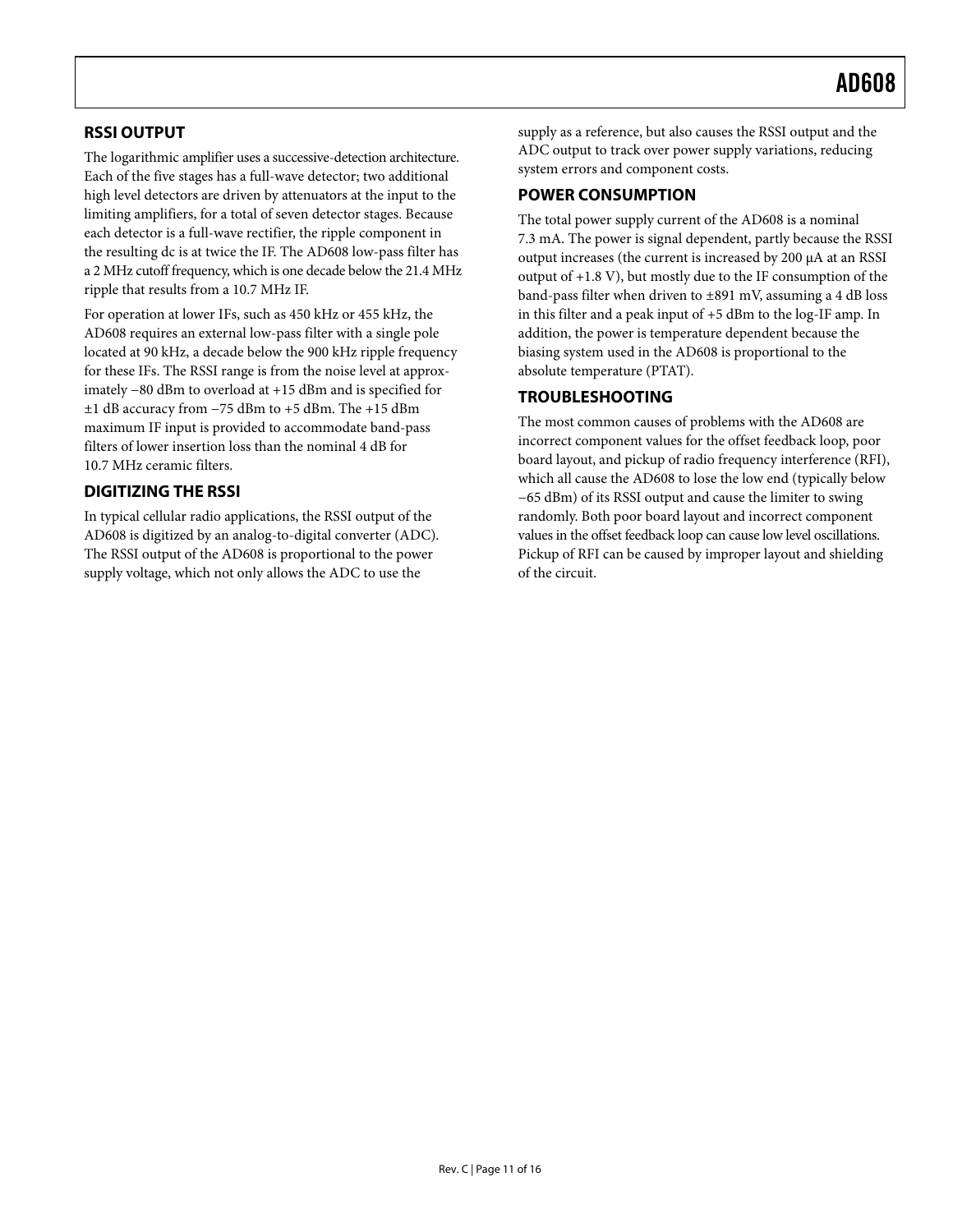### <span id="page-11-0"></span>APPLICATIONS INFORMATION

[Figure 24](#page-11-1) shows the AD608 configured for operation in a digital system at a 10.7 MHz IF. The input and output impedance of the filter are parallel terminated using 330  $\Omega$  resistors, and the conversion gain is 24 dB. The RF port is terminated in 50  $\Omega$ ; in a typical application, the input is matched to a SAW filter using the impedance data provided in [Table 5](#page-8-1).

[Figure 25](#page-11-2) shows the AD608 configured for narrow-band FM operation at a 450 kHz or 455 kHz with an external discriminator. The IF filter has 1500  $\Omega$  input and output impedances—the input is matched via a resistive divider, and the output is terminated in 1500  $Ω$ . The discriminator requires a 1 V p-p drive from a 1 k $\Omega$  source impedance, which in [Figure 25](#page-11-2) is provided by a Class A amplifier with a gain of 2.5.



Figure 24. Application at 10.7 MHz (the Band-Pass Filter Can Be a Toko SK107 or Murata SFE10.7)

<span id="page-11-1"></span>

<span id="page-11-2"></span>Figure 25. Narrow-Band FM Application at 450 kHz or 455 kHz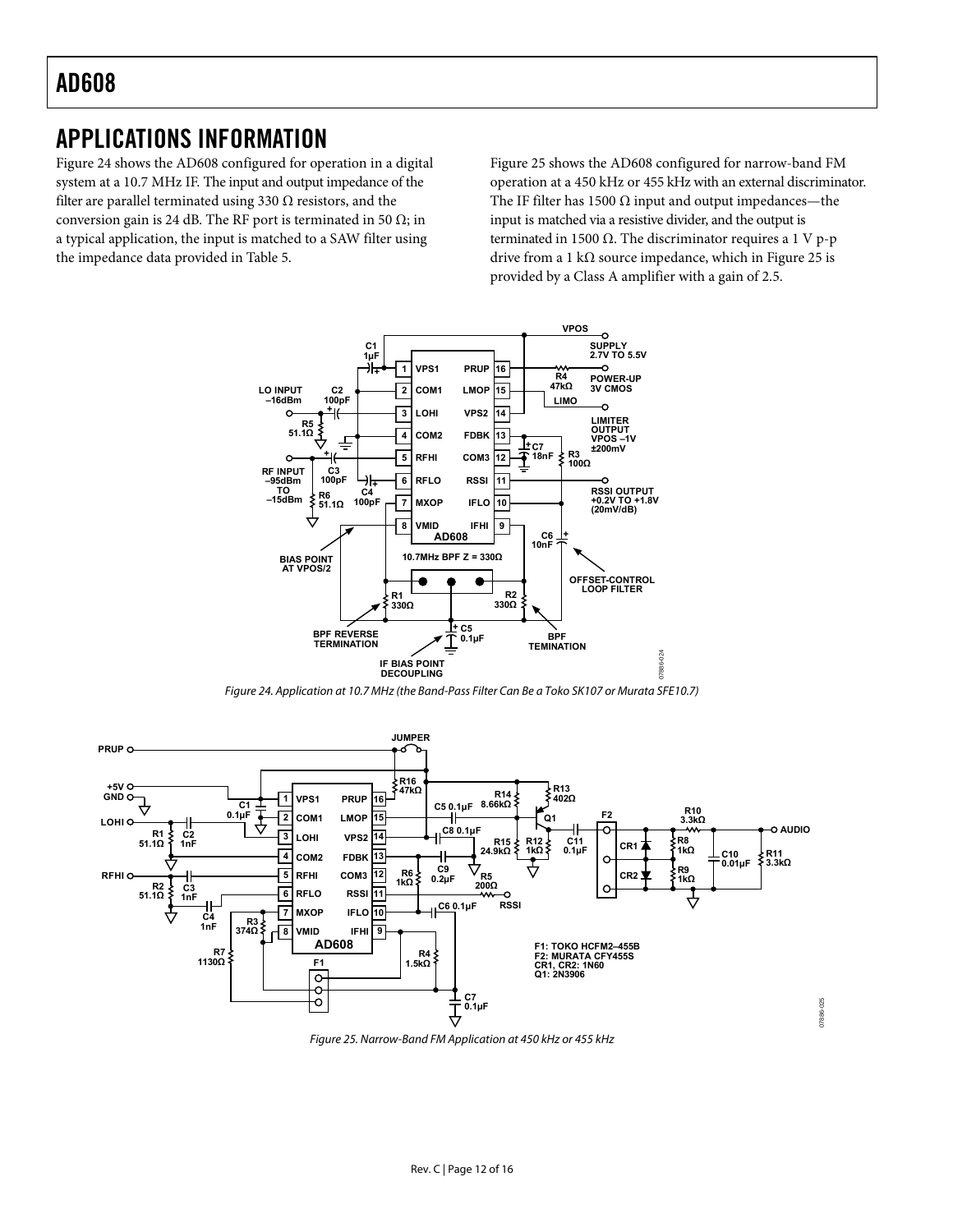### <span id="page-12-0"></span>OUTLINE DIMENSIONS



### **ORDERING GUIDE**

| Model                 | <b>Temperature Range</b>           | <b>Package Description</b>                      | <b>Package Option</b> |
|-----------------------|------------------------------------|-------------------------------------------------|-----------------------|
| AD608AR               | $-40^{\circ}$ C to $+85^{\circ}$ C | 16-Lead Standard Small Outline Package [SOIC N] | $R-16$                |
| AD608AR-REEL          | $-40^{\circ}$ C to $+85^{\circ}$ C | 16-Lead Standard Small Outline Package [SOIC N] | $R-16$                |
| AD608ARZ <sup>1</sup> | $-40^{\circ}$ C to $+85^{\circ}$ C | 16-Lead Standard Small Outline Package [SOIC_N] | $R-16$                |
| AD608ARZ-RL1          | $-40^{\circ}$ C to $+85^{\circ}$ C | 16-Lead Standard Small Outline Package [SOIC_N] | $R-16$                |
| $EVAL-AD608EBZ1$      |                                    | <b>Evaluation Board</b>                         |                       |

 $1 Z =$  RoHS Compliant Part.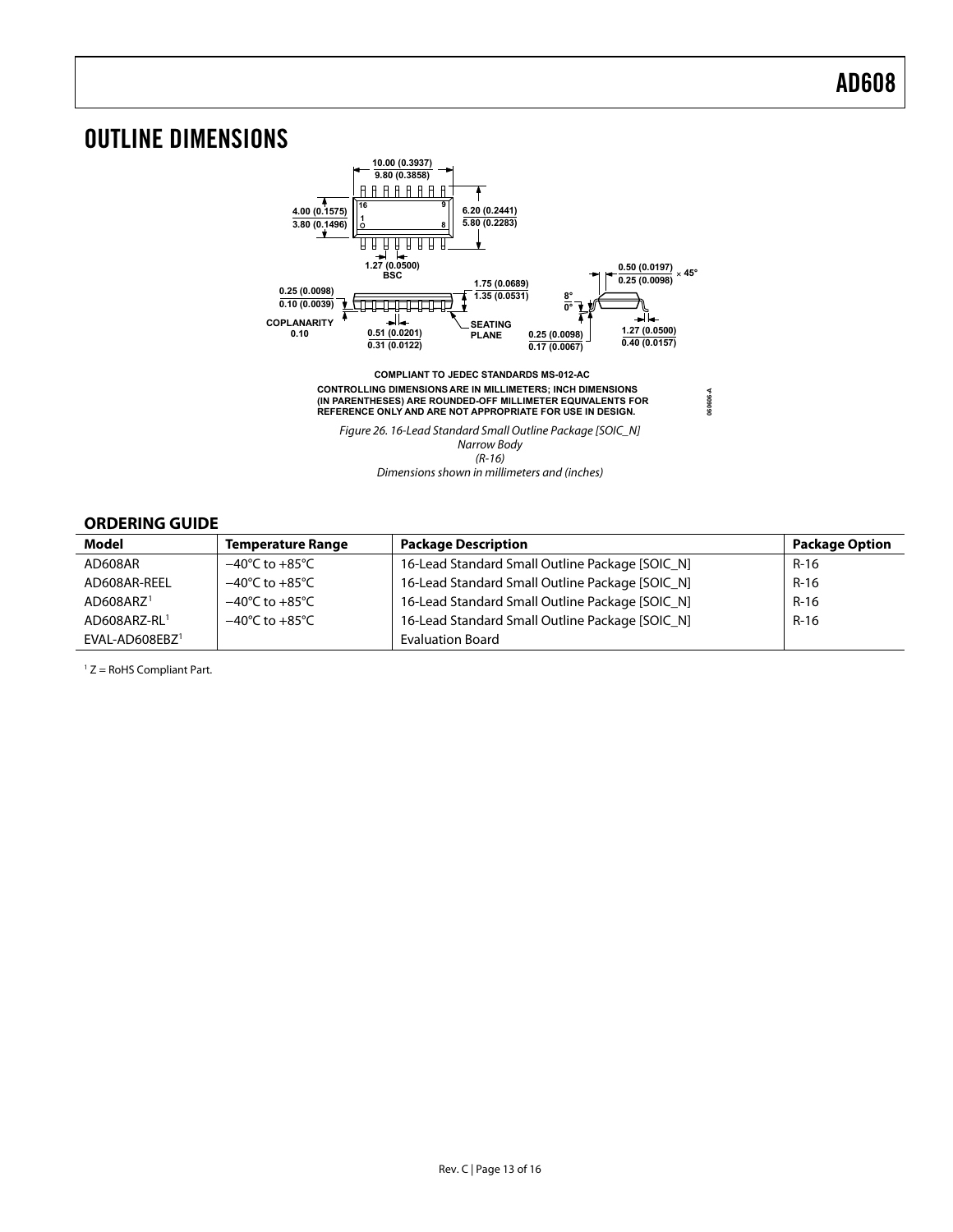# **NOTES**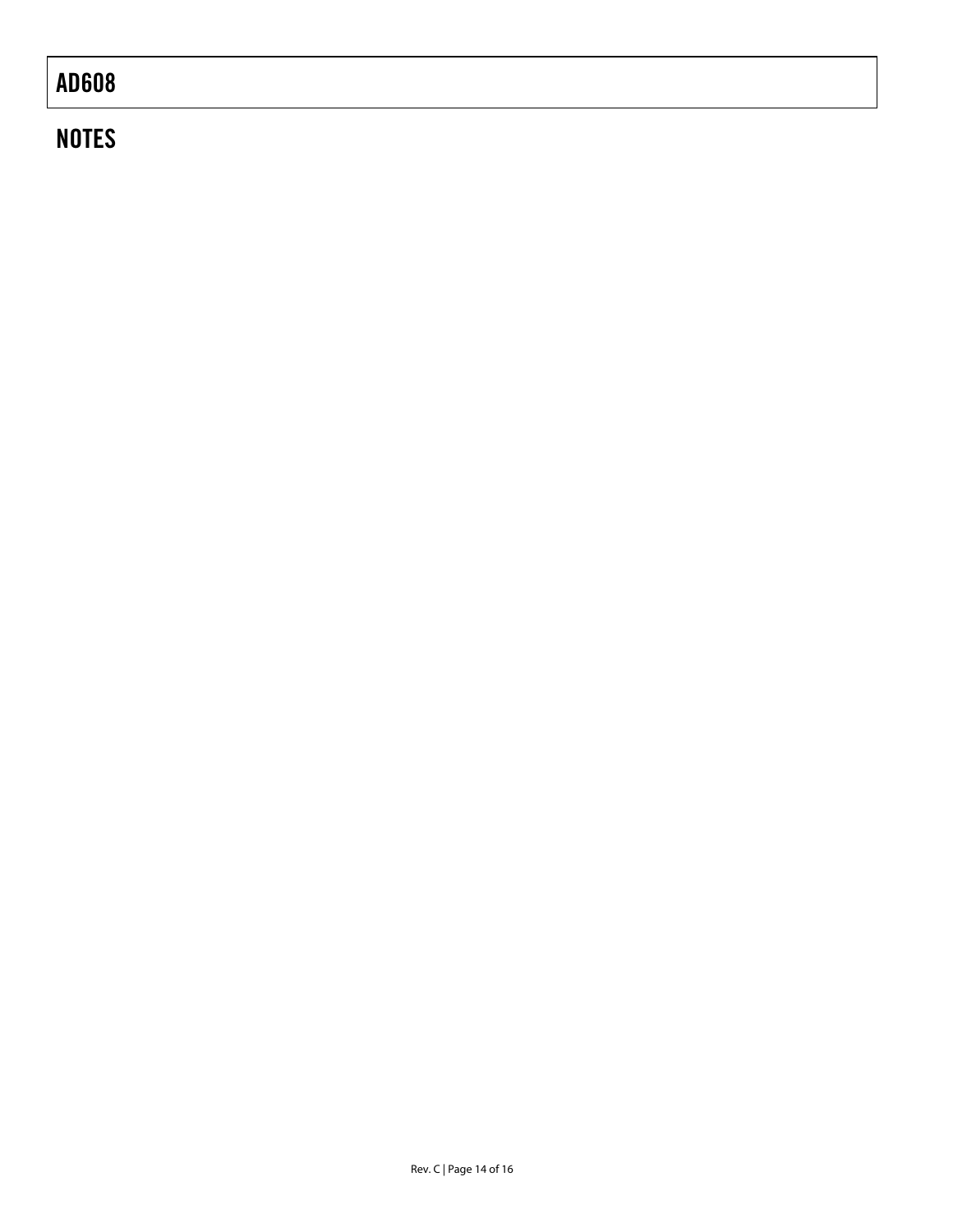# **NOTES**